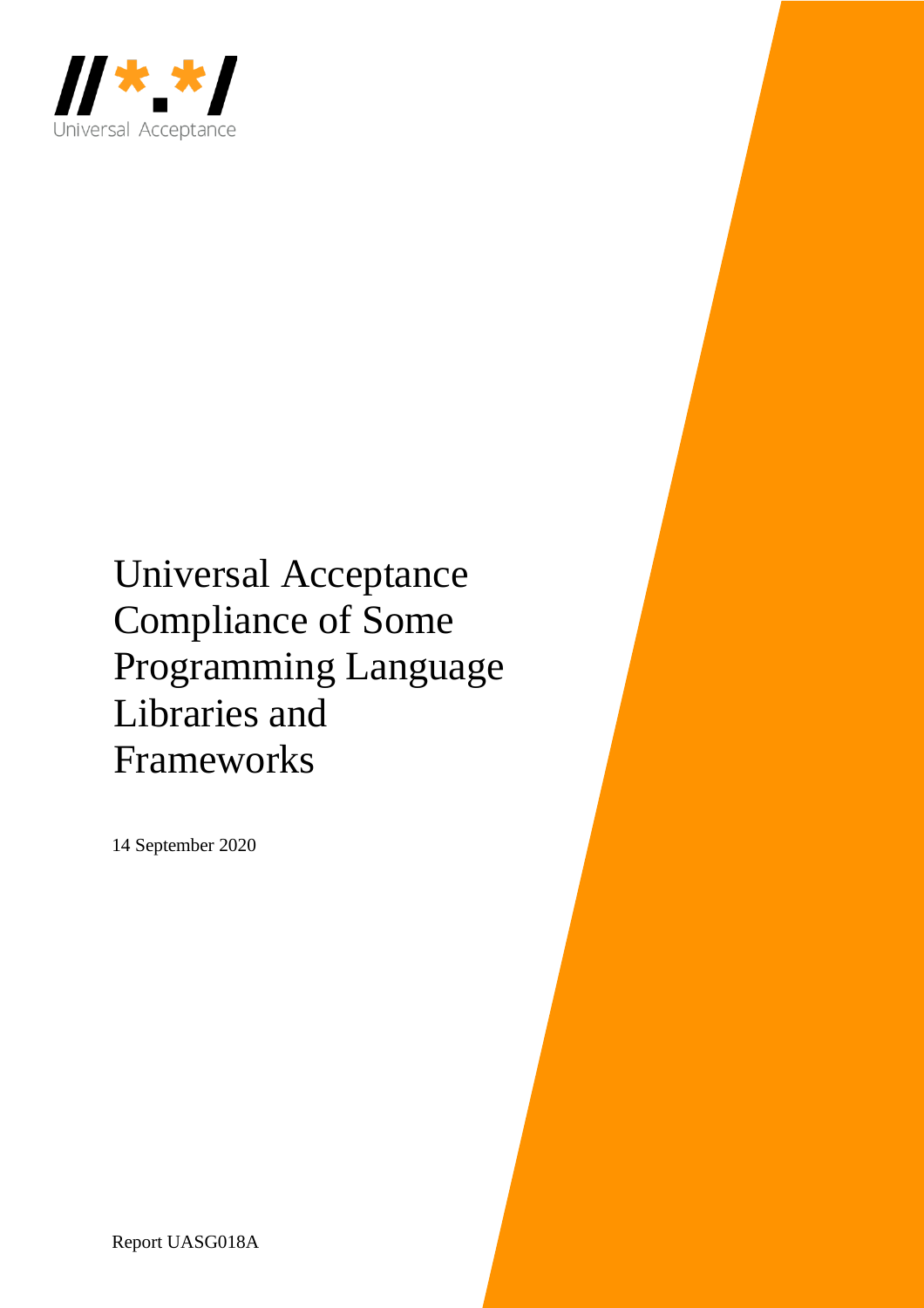# $|| * * -$

#### **TABLE OF CONTENTS**

| Introduction                                                | 3  |
|-------------------------------------------------------------|----|
| <b>New Libraries and Frameworks</b>                         | 5  |
| <b>Methodology</b>                                          | 6  |
| <b>Datasets</b>                                             | 6  |
| <b>H_DNS</b>                                                | 6  |
| H_ES (to check EAI)                                         | 6  |
| $H$ <sub>ID</sub>                                           | 6  |
| $L_A2U$                                                     | 6  |
| L_U2A                                                       | 6  |
| <b>Results</b>                                              | 7  |
| <b>Discussion</b>                                           | 8  |
| C - Libcurl (EAI)                                           | 8  |
| C - Libidn2 (IDNA2008)                                      | 9  |
| C# - Mailkit (EAI)                                          | 9  |
| C# - Microsoft - System.Globalization.IdnMapping (IDNA2008) | 9  |
| Go - Idna (IDNA2008)                                        | 9  |
| Go - Mail (EAI)                                             | 9  |
| Go - Smtp (EAI)                                             | 10 |
| Java - commons-validators (EAI, IDNA2008)                   | 10 |
| Java - guava (IDNA2008)                                     | 10 |
| Java - ICU (IDNA2008)                                       | 10 |
| Java - Jakartamail (EAI)                                    | 10 |
| Java - JRE - java.net.IDN (IDNA2008)                        | 11 |
| Javascript - idna-uts46 (IDNA2008)                          | 11 |
| Javascript - nodemailer (EAI)                               | 11 |
| Javascript - validator (EAI)                                | 11 |
| Python 3 - django auth (EAI)                                | 11 |
| Python 3 - email_validator (EAI)                            | 12 |
| Python 3 - encodings_idna (IDNA2008)                        | 12 |
| Python 3 - idna (IDNA2008)                                  | 12 |
| Python 3 - smtplib (EAI)                                    | 12 |
| Rust - idna (IDNA2008)                                      | 12 |
| Rust - lettre (EAI)                                         | 13 |
| Conclusion                                                  | 13 |
| Addendum: Appendix A: Requirements for the test data sets   | 14 |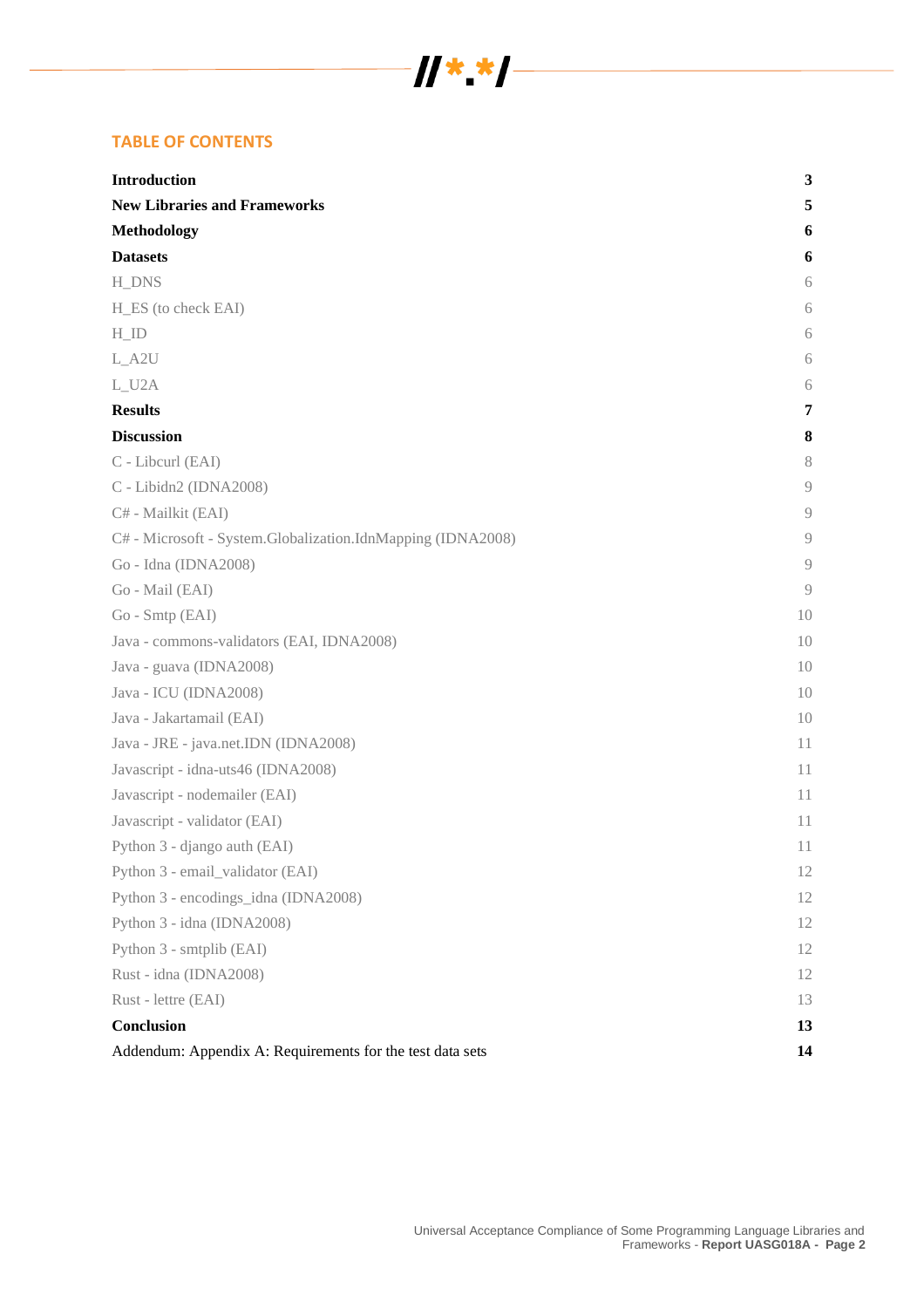

## **Introduction**

This document describes the results of the second phase of the work done before. The results of the previous phase are available on the [UASG site.](https://uasg.tech/software/) This new phase expands the previous work by adding new languages and frameworks and also verifying the compliance of internationalized email (EAI).

The first phase of the work verified the following languages and libraries for Universal Acceptance readiness:

| Language | <b>Framework/Library</b> |
|----------|--------------------------|
| Java     | Commons Validator        |
| Java     | Guava                    |
| Java     | ICU                      |
| Java     | JRE                      |
| Python3  | Django_auth              |
| Python3  | Encodings_Idna           |
| Python3  | Idna                     |
| Rust     | Idna                     |

These frameworks were essentially using domain names as their primary objects, so internationalized email was not tested.

This document describes the results of verifying the following languages and frameworks, including the testing of internationalized email:

| Language | <b>Framework/Library</b> |
|----------|--------------------------|
| C        | libcurl                  |
| C        | libidn2                  |
| C#       | Mailkit                  |
| C#       | Microsoft                |
| Go       | Idna                     |
| Go       | Mail                     |
| Go       | Smtp                     |
| Java     | Commons-Validator        |
| Java     | Guava                    |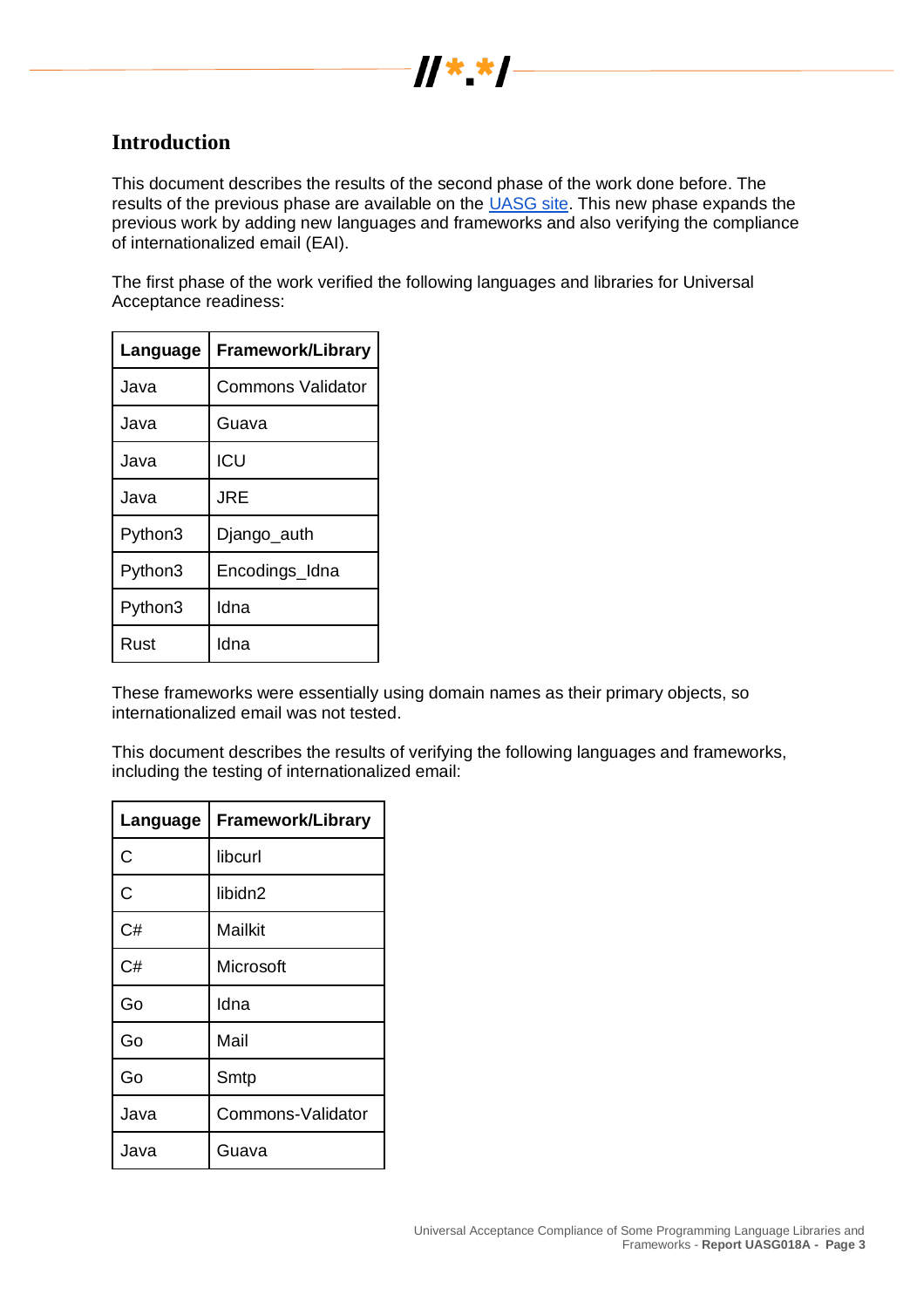| Java       | ICU                  |
|------------|----------------------|
| Java       | Javamail/JakartaMail |
| Java       | JRE                  |
| Javascript | Idna-uts46           |
| Javascript | Nodemailer           |
| Javascript | Validator            |
| Python3    | Django_auth          |
| Python3    | Email_Validator      |
| Python3    | Encodings_Idna       |
| Python3    | Idna                 |
| Python3    | Smtplib              |
| Rust       | Idna                 |
| Rust       | Lettre               |

 $\overline{a}$ 

The same libraries and frameworks from the first phase were verified again to see if there are improvements or regressions against their newest versions. Additional libraries and frameworks for the same language were added mostly because the new ones support email addresses.

 $\frac{1}{2}$   $\frac{1}{2}$   $\frac{1}{2}$   $\frac{1}{2}$   $\frac{1}{2}$   $\frac{1}{2}$   $\frac{1}{2}$   $\frac{1}{2}$   $\frac{1}{2}$   $\frac{1}{2}$ 

In summary, most libraries and frameworks from previous phase were not improved for the purpose of universal acceptance. The following table list the new versions verified under this work.

| Language | <b>Framework/Library</b> | <b>Previous Phase</b> | This phase |
|----------|--------------------------|-----------------------|------------|
| Java     | Commons-validator        | 1.6                   | 1.6        |
| Java     | Guava                    | 26                    | 28         |
| Java     | ICU                      | 51.1                  | 67.1       |
| Java     | <b>JRE</b>               | 10                    | 11         |
| Python3  | Django_auth              | 2.7                   | 3.0.7      |
| Python3  | Encodings_idna           | 3.7                   | 3.8        |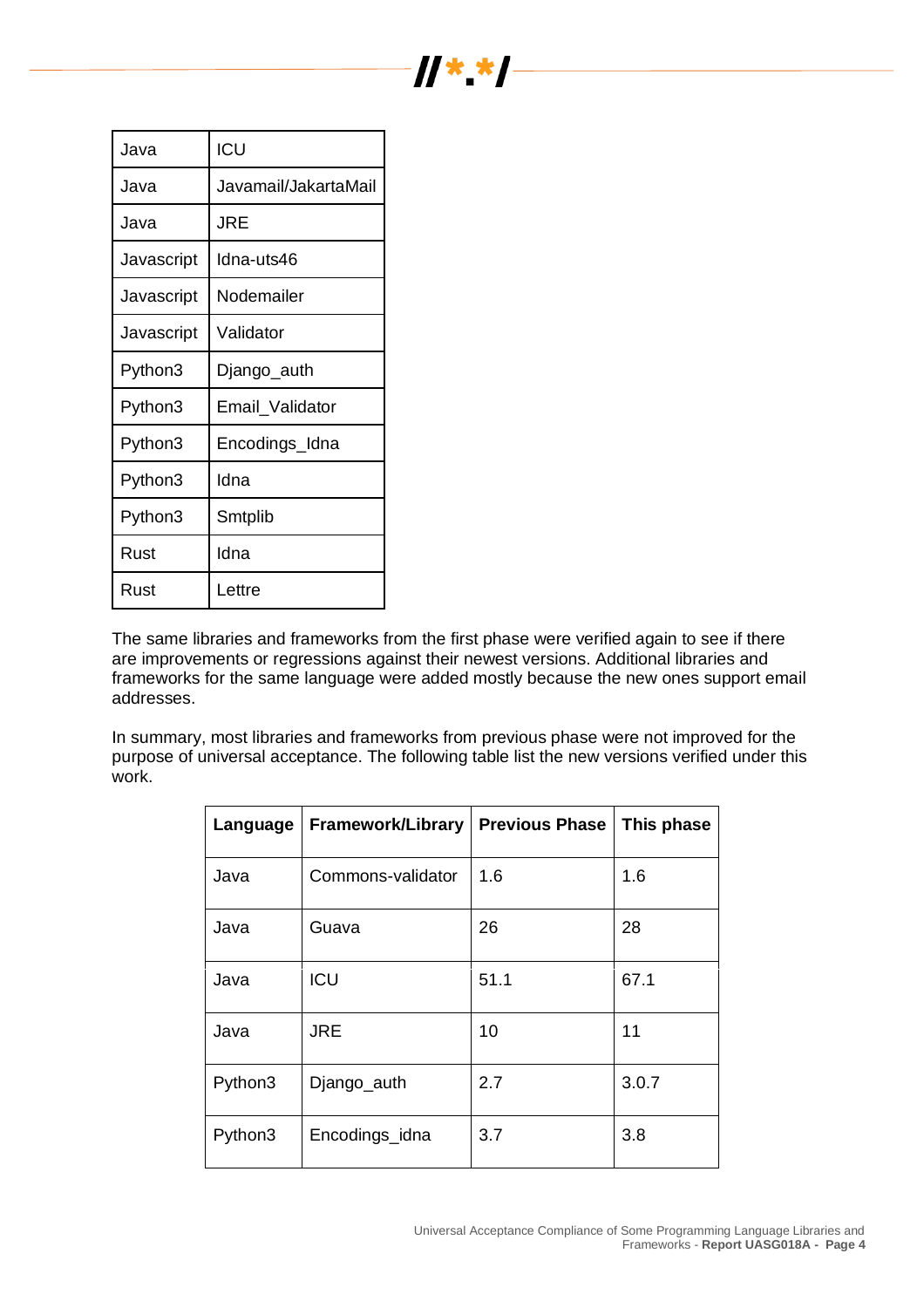

| $\vert$ Python3 | Idna | 27    | 2.9   |
|-----------------|------|-------|-------|
| Rust            | Idna | 0.1.4 | 0.2.0 |

## **New Libraries and Frameworks**

This work verifies compliance of 4 new languages and 14 new libraries and frameworks, as listed below.

| Language     | Library/Framework      | <b>Version</b>    |
|--------------|------------------------|-------------------|
| $\mathsf{C}$ | libcurl                | 7.70.0            |
| $\mathsf{C}$ | libidn2                | 2.3.0             |
| C#           | mailkit                | 2.7.0             |
| C#           | microsoft (IdnMapping) | .net core 3.1.301 |
| Go           | idna                   | 1.14.4            |
| Go           | mail                   | 1.14.4            |
| Go           | smtp                   | 1.14.4            |
| Java         | Jakarta Mail           | 1.6.5             |
| Js           | Idna-uts46             | 1.1.0             |
| Js           | nodemailer             | 10.7.1            |
| Js           | validator              | 13.1.1            |
| Python3      | email_validator        | 1.1.1             |
| Python3      | smtplib                | 3.8               |
| Rust         | lettre                 | 0.9.3             |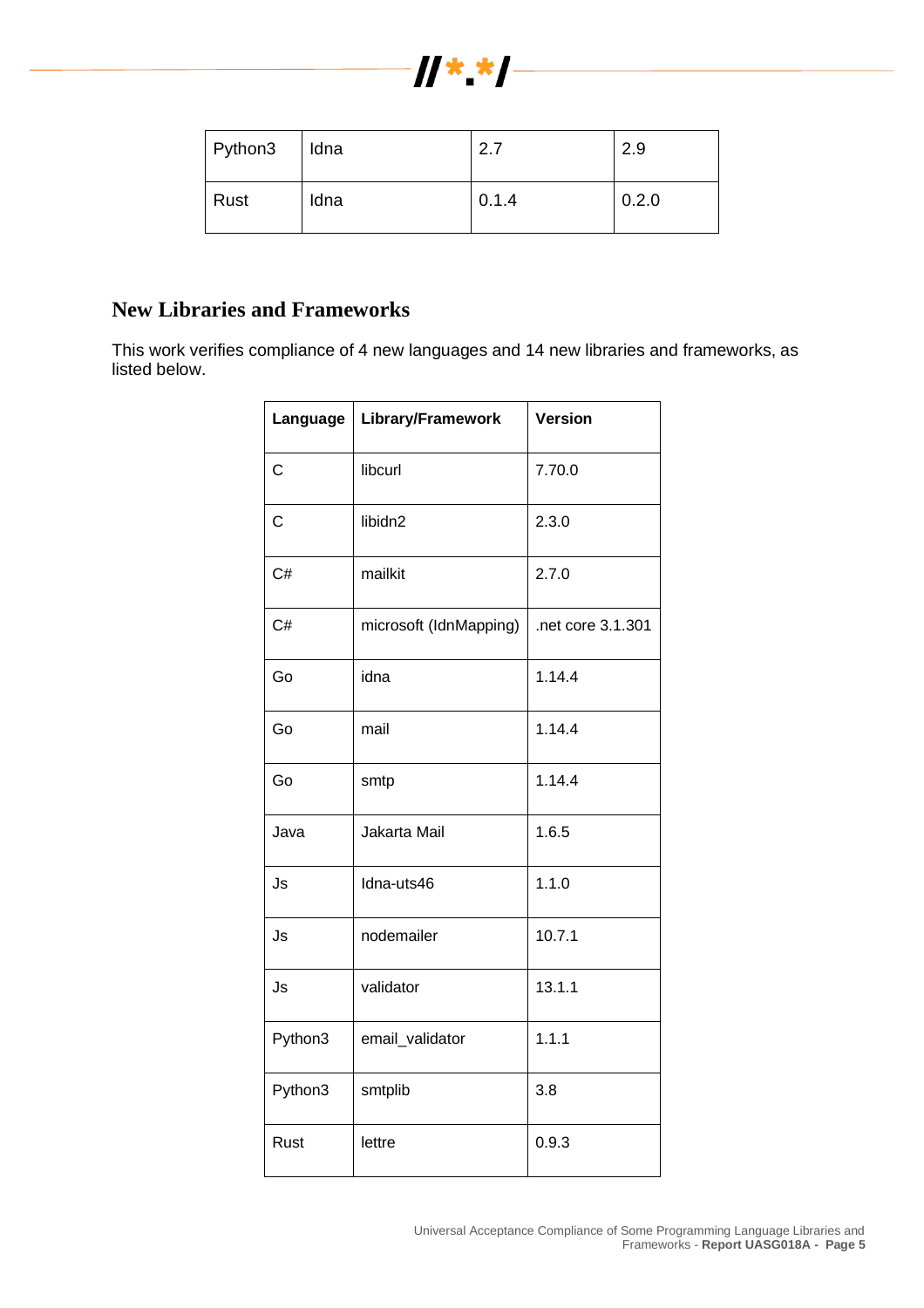

Mobile platforms languages and libraries will be tested in a follow-up work.

## **Methodology**

In order to verify Universal Acceptance readiness, 5 datasets of sample internationalized domain names & email addresses were used. The next section gives a short description of each one. These datasets are described in detail in [UASG004](https://uasg.tech/wp-content/uploads/documents/UASG004-en-digital.pdf) and [UASG018](https://uasg.tech/wp-content/uploads/documents/UASG018-en-digital.pdf)

For email address internationalization (EAI), a dummy SMTP server, based on the popular [Mailhog SMTP server,](https://github.com/mailhog/smtp) was used to verify the support of the SMTPUTF8 SMTP option by the mailer libraries and frameworks. However, Mailhog does not support SMTPUTF8 so we used a [fork t](https://github.com/dcormier/smtp/tree/dc/ext)hat enhance it to support SMTPUTF8. This dummy server, running within a docker, simulates communication with a real SMTP server from the library/framework perspective and checks if it behaves as expected.

### **Datasets**

#### **H\_DNS**

Performs a syntactic check on a domain name. Determines whether the name appears to be correctly formed. If any part of the name already appears to be in ASCII form (an A-label), verify it can be converted to Unicode. Ref. RFC5891, RFC1035, SAC053

#### **H\_ES (to check EAI)**

Performs a syntactic check on an email address. Determines whether the address appears to be correctly formed. Ref. RFC5891, RFC6531

#### **H\_ID**

Compares the identifier stored in the system against the one used to authenticate by the user. The test cases aim to validate proper handling of internationalized identifiers by applications. Ref. RFC8264

#### **L\_A2U**

Converts a domain name in ASCII to Unicode using the process described in RFC5891. If the domain name, or any constituent label, is already in Unicode or an ASCII label does not begin with the ACE prefix, the original label should not be altered. Ref. RFC5891

#### **L\_U2A**

Converts a domain name in Unicode to ASCII using the process described in RFC5891 for domain name lookup. If the domain name, or any constituent label, is already in ASCII, the ASCII should not be altered. Ref. RFC5891, UTS#46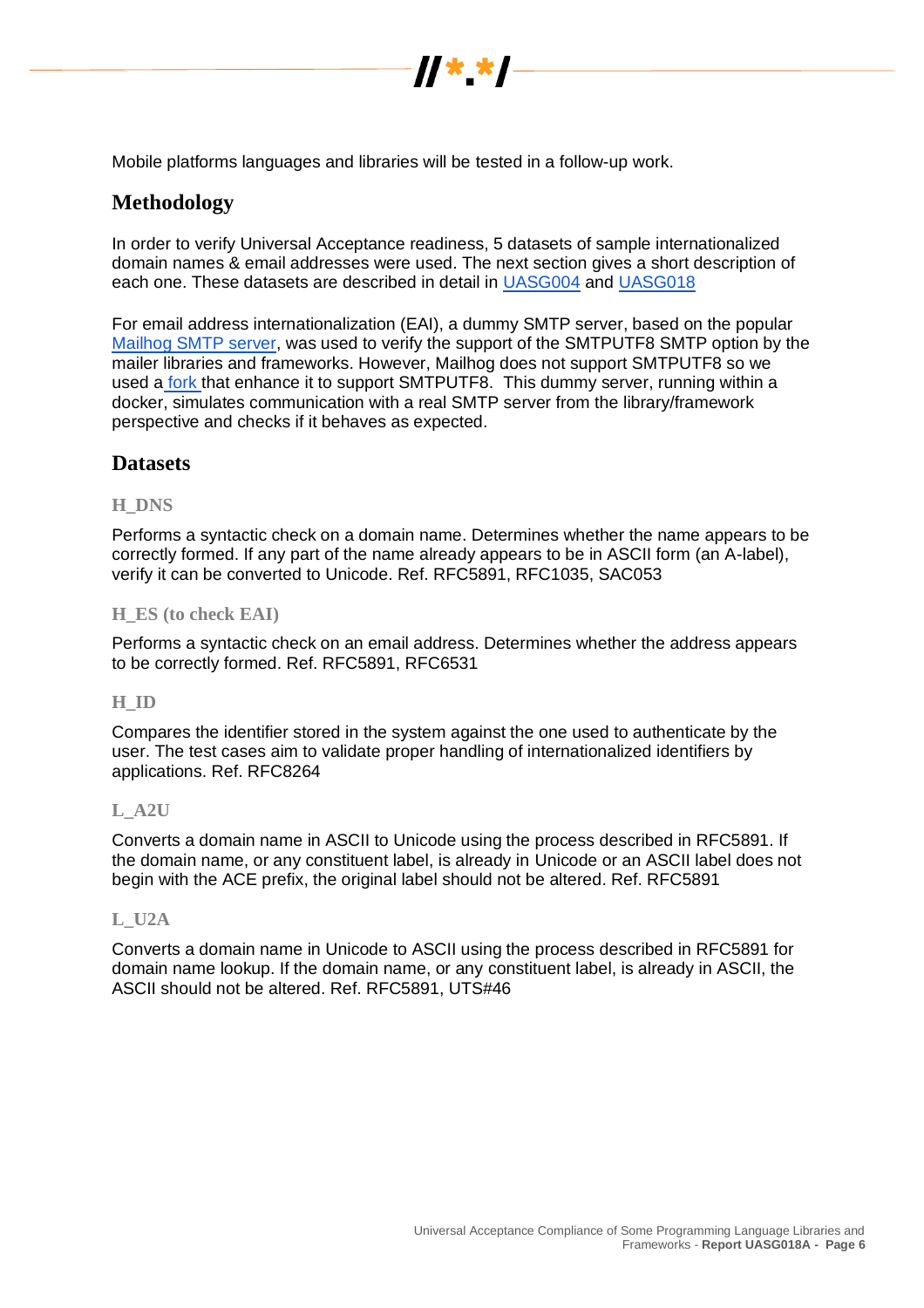

## **Results**

Here is the complete list of libraries with their compliance with the corresponding dataset, with a color indicating if they are UA ready or not. Yellow color indicates that some edge cases are not supported or the library needs to be used along with another one to be compliant.

Legend

UA ready

*UA ready but developer needs to be careful*

**UA not ready**

| Language       | Lib Name          | Compliance on dataset (%) | <b>Datasets</b>       |
|----------------|-------------------|---------------------------|-----------------------|
| $\overline{c}$ | libcurl           | 84.3                      | <b>HEs</b>            |
| $\mathbf C$    | libidn2           | 95.2                      | LA2U, LU2A            |
| csharp         | mailkit           | 84.3                      | <b>HE<sub>s</sub></b> |
| csharp         | microsoft         | 83.9                      | LA2U, LU2A            |
| go             | idna              | 79                        | LA2U, LU2A            |
| go             | mail              | 100                       | <b>HE<sub>s</sub></b> |
| go             | smtp              | 19.6                      | <b>HEs</b>            |
| java           | commons-validator | 85.5                      | HEs, HDns             |
| java           | guava             | 77.8                      | <b>HDns</b>           |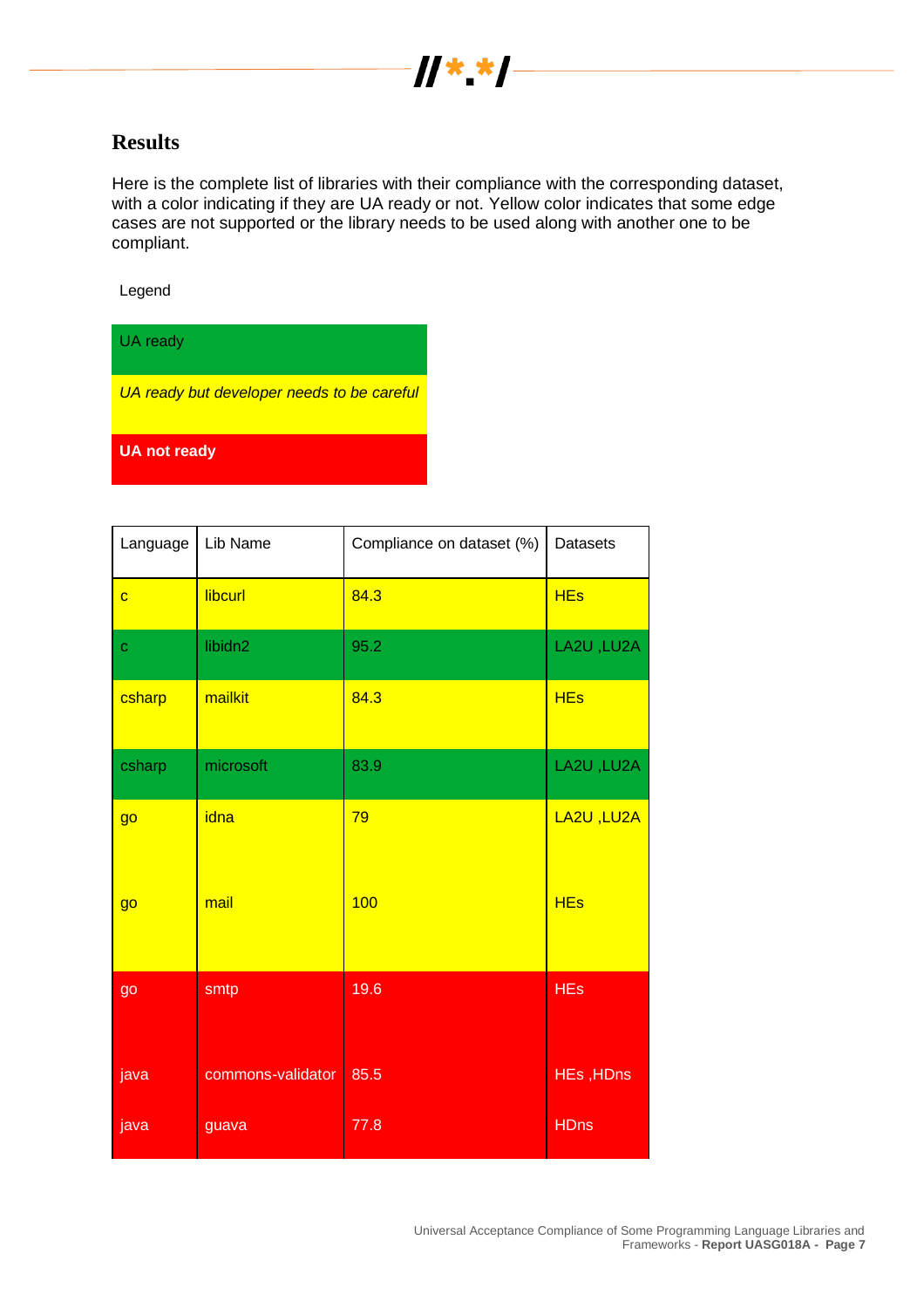| java    | icu             | 93.5 | LA2U, LU2A |
|---------|-----------------|------|------------|
| java    | jakartamail     | 82.4 | <b>HEs</b> |
| java    | jre             | 71   | LA2U,LU2A  |
| js      | idna-uts46      | 85.5 | LA2U, LU2A |
| js      | nodemailer      | 84.3 | <b>HEs</b> |
| js      | validator       | 94.2 | HEs, HDns  |
|         |                 |      |            |
| python3 | django_auth     | 48.1 | HEs, HId   |
| python3 | email_validator | 86.3 | <b>HEs</b> |
| python3 | encodings_idna  | 67.7 | LU2A, LA2U |
| python3 | idna            | 100  | LA2U, LU2A |
| python3 | smtplib         | 84.3 | <b>HEs</b> |
| rust    | idna            | 87.1 | LA2U, LU2A |

## **Discussion**

Detailed results are available at https://uasg.tech/software.

### **C - Libcurl (EAI)**

*UA ready but developer needs to be careful*

Even if libcurl sends properly the SMTPUTF8 flag, validations done by libcurl are insufficient: we were able to send email to multiple invalid addresses. Developers need to use another library to validate the address before sending it.

Libcurl was chosen because it is by far the most popular and used library in C for sending & downloading content.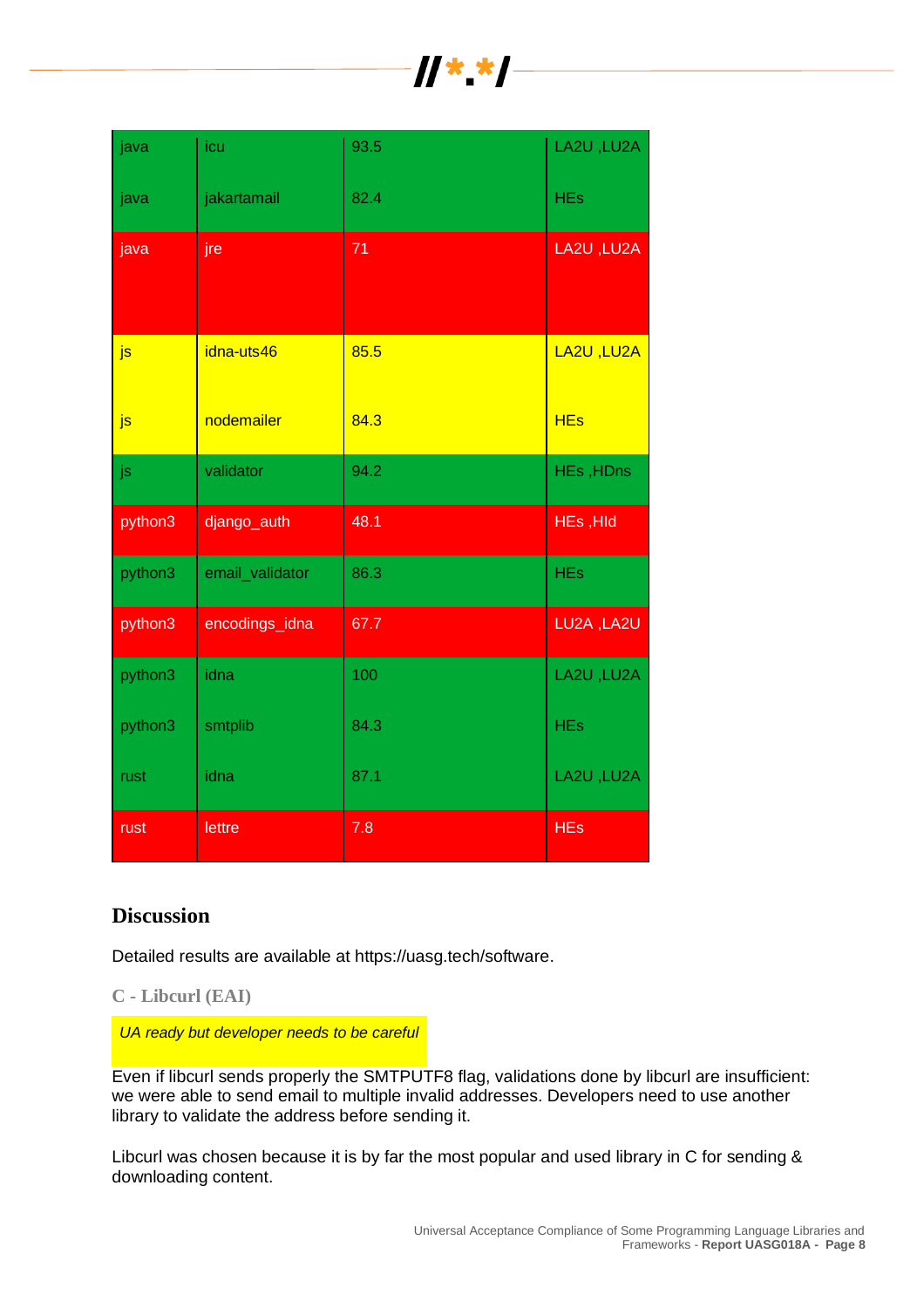

**C - Libidn2 (IDNA2008)**

UA Ready

Supports well IDNA2008 as advertised.

Libidn2 was chosen because it is the next generation of the well established Gnu Libidn (IDNA2003).

**C# - Mailkit (EAI)**

*UA ready but developer needs to be careful*

Similar to libcurl, this library supports the STMPUTF8 flag, but multiple invalid email addresses were allowed.

Mailkit was chosen because it is recommended by Microsoft over native C# SmtpClient, since the latter is deprecated by Microsoft:

docs.microsoft.com/en-us/dotnet/api/system.net.mail.smtpclient?view

| Version                       | <b>O</b> Important                                                                                                          |
|-------------------------------|-----------------------------------------------------------------------------------------------------------------------------|
| .NET Core 3.1<br>$\checkmark$ | We don't recommend that you use the SmtpClient class for new development because SmtpClient doesn't support many            |
| $O$ Search                    | modern protocols. Use MailKit or other libraries instead. For more information, see SmtpClient shouldn't be used on GitHub. |

**C# - Microsoft - System.Globalization.IdnMapping (IDNA2008)**



Microsoft provides natively in the .NET framework utilities to convert A-label & U-label. It supports IDNA2008 as advertised. We found some false positives where the library converts domains known as unconvertable.

**Go - Idna (IDNA2008)**

*UA ready but developer needs to be careful*

Go provides a library natively compatible with IDNA2008 as advertised. However, we found not only false positives, but also valid domains that net/idna was not able to convert.

**Go - Mail (EAI)**

*UA ready but developer needs to be careful*

Go native mail validation/parsing/mailer package. This library is very good for validating and parsing EAI. However, it should not be used to send email since it is based on net/smtp which does not send SMTPUTF8. See next.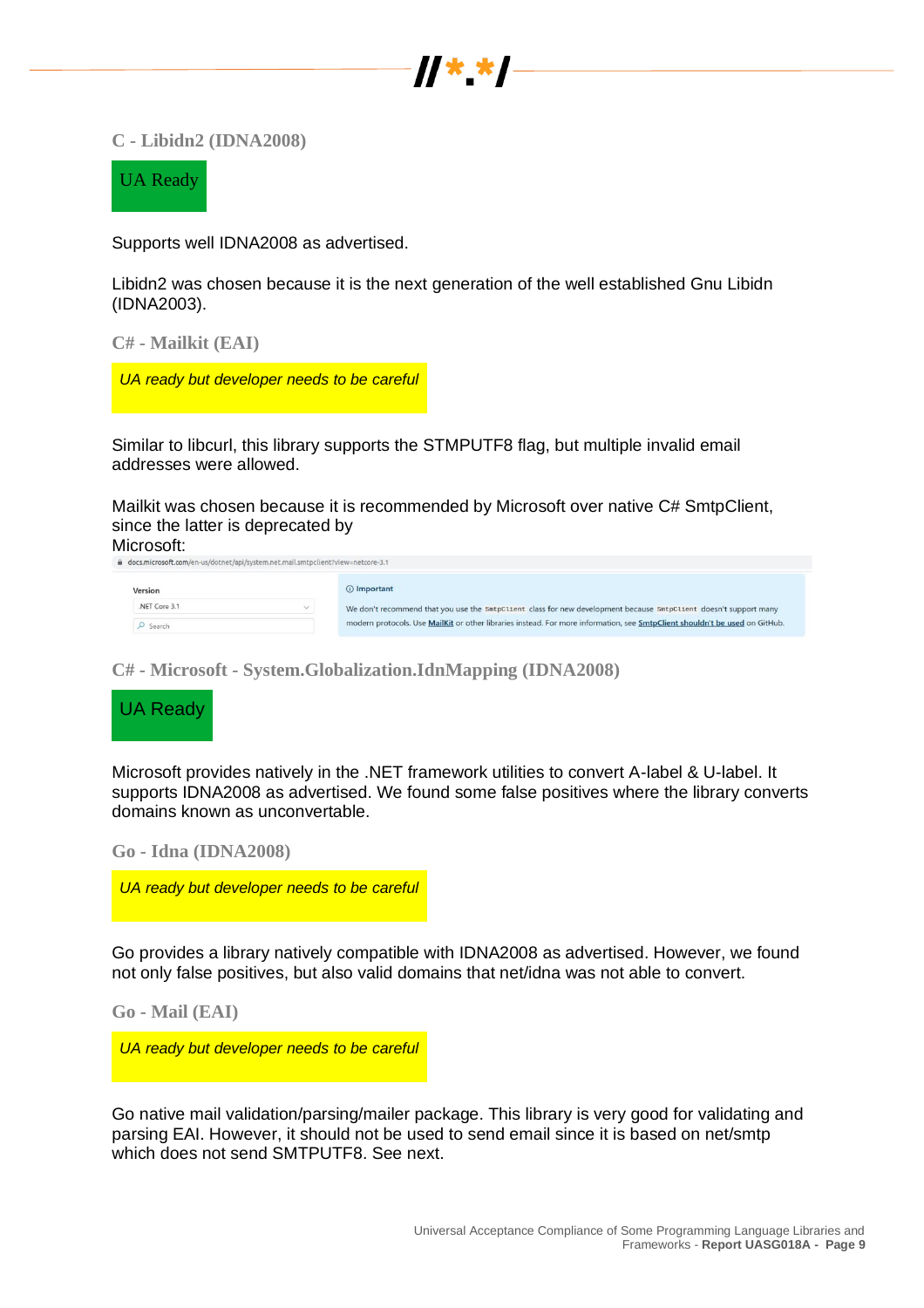

**Go - Smtp (EAI)**

**UA not ready** 

Go native mailer package. Does not support STMPUTF8 flag.

**Java - commons-validators (EAI, IDNA2008)**

**UA not ready**

A popular Apache package to validate email addresses, domains and many other things. Since the validation is based on a static list of TLDs, it is not recommended to use as the static list is always not to date. No new version since February 2017.

```
Java - guava (IDNA2008)
```
## **UA not ready**

A popular utilities library from Google. As it is advertised: "validation against RFC 3490 ("Internationalizing Domain Names in Applications") is skipped" (IDNA2003). It supports many U-Label since "validation against RFC 1035 is relaxed", see "InternetDomainName.from(input)" method.

**Java - ICU (IDNA2008)**

UA Ready

Library from the Unicode Consortium. Developers must use a combination of flags to correctly support IDNA2008. The following code show how to initialize the validator:

IDNA validator = IDNA.getUTS46Instance( IDNA.NONTRANSITIONAL\_TO\_ASCII | IDNA.NONTRANSITIONAL\_TO\_UNICODE | IDNA.CHECK\_BIDI | IDNA.CHECK\_CONTEXTJ | IDNA.CHECK\_CONTEXTO | IDNA.USE\_STD3\_RULES)

**Java - Jakartamail (EAI)**

## UA Ready

Native library (previously named Javamail) to send mail. Now under the stewardship of the Eclipse foundation. Supports correctly EAI since 1.6.4. Version 1.6.5 was verified. Since email address validation is made automatically before sending the email, this library is a good choice.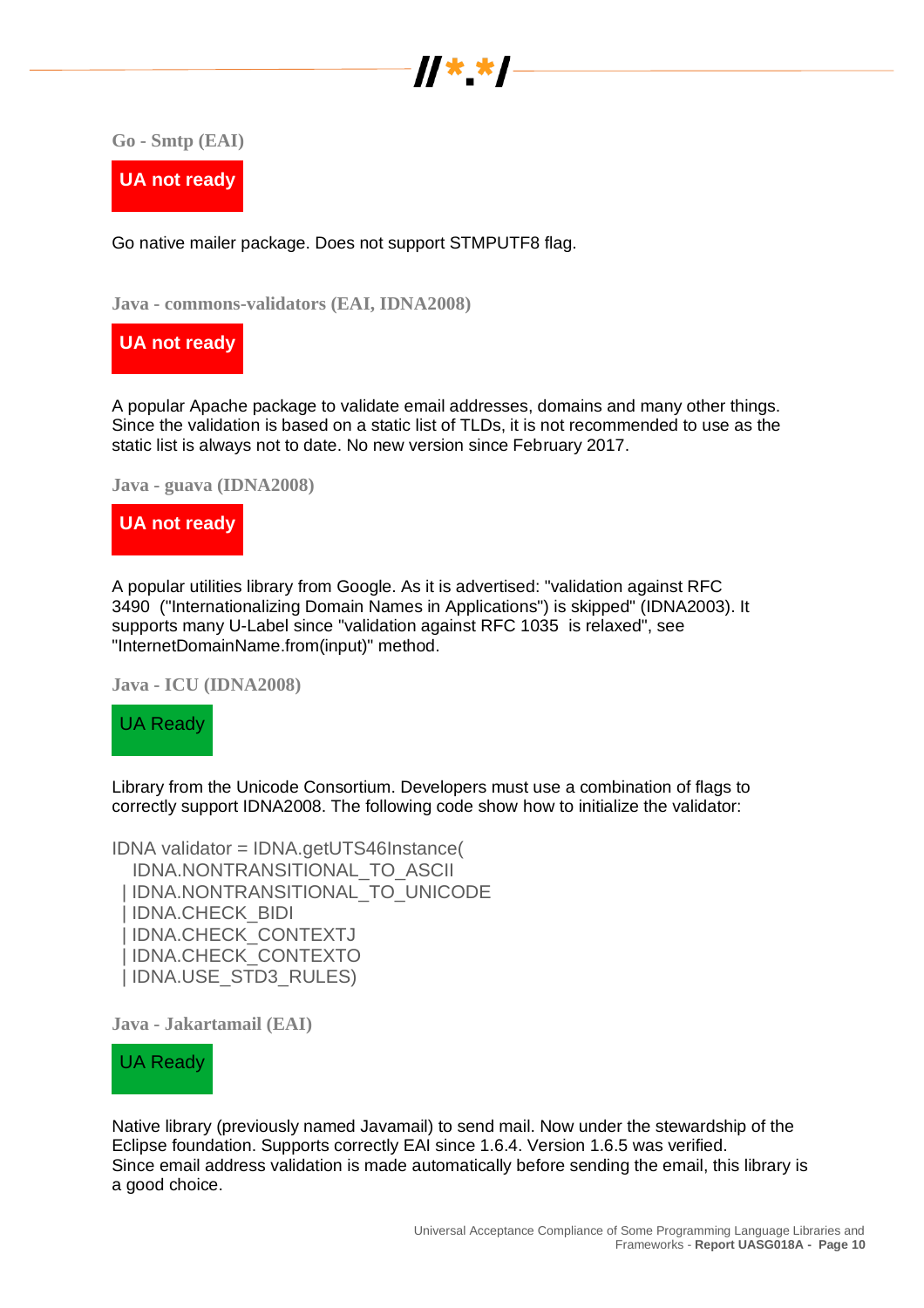

**Java - JRE - java.net.IDN (IDNA2008)**

**UA not ready**

Native lib to convert U-label and A-label. Based on IDNA2003. Not recommended.

**Javascript - idna-uts46 (IDNA2008)**

*UA ready but developer needs to be careful*

Converter for U-label and A-label. Despite its name, it is possible to configure the lib for IDNA2008 only (transitional = false). It doesn't implement Bidi and contextual rules for validation.

This library seems the only one available for the task.

**Javascript - nodemailer (EAI)**

*UA ready but developer needs to be careful*

Mailer for NodeJs. Supports SMTPUTF8 flag. Nodemailer doesn't validate email addresses thoroughly, therefore it must be used with an email validation library like "validator", see next.

**Javascript - validator (EAI)**

UA Ready

Popular javascript package for various validation. Very good compliance on our dataset, can be used to validate & normalize email before sending email with nodemailer for instance.

**Python 3 - django auth (EAI)**

## **UA not ready**

Popular web package to manage authentication with emails. Non compliant over basic international email addresses. Maintainers seems to have rejected the following pull request that would have make the lib compliant (identified in UASG018):

[https://github.com/django/django/pull/7039/commits/2fd6c41461fbcb837b24fab2c2626f9d19](https://github.com/django/django/pull/7039/commits/2fd6c41461fbcb837b24fab2c2626f9d19e65c60) [e65c60](https://github.com/django/django/pull/7039/commits/2fd6c41461fbcb837b24fab2c2626f9d19e65c60)

Here is an extract of the discussion made on the issue: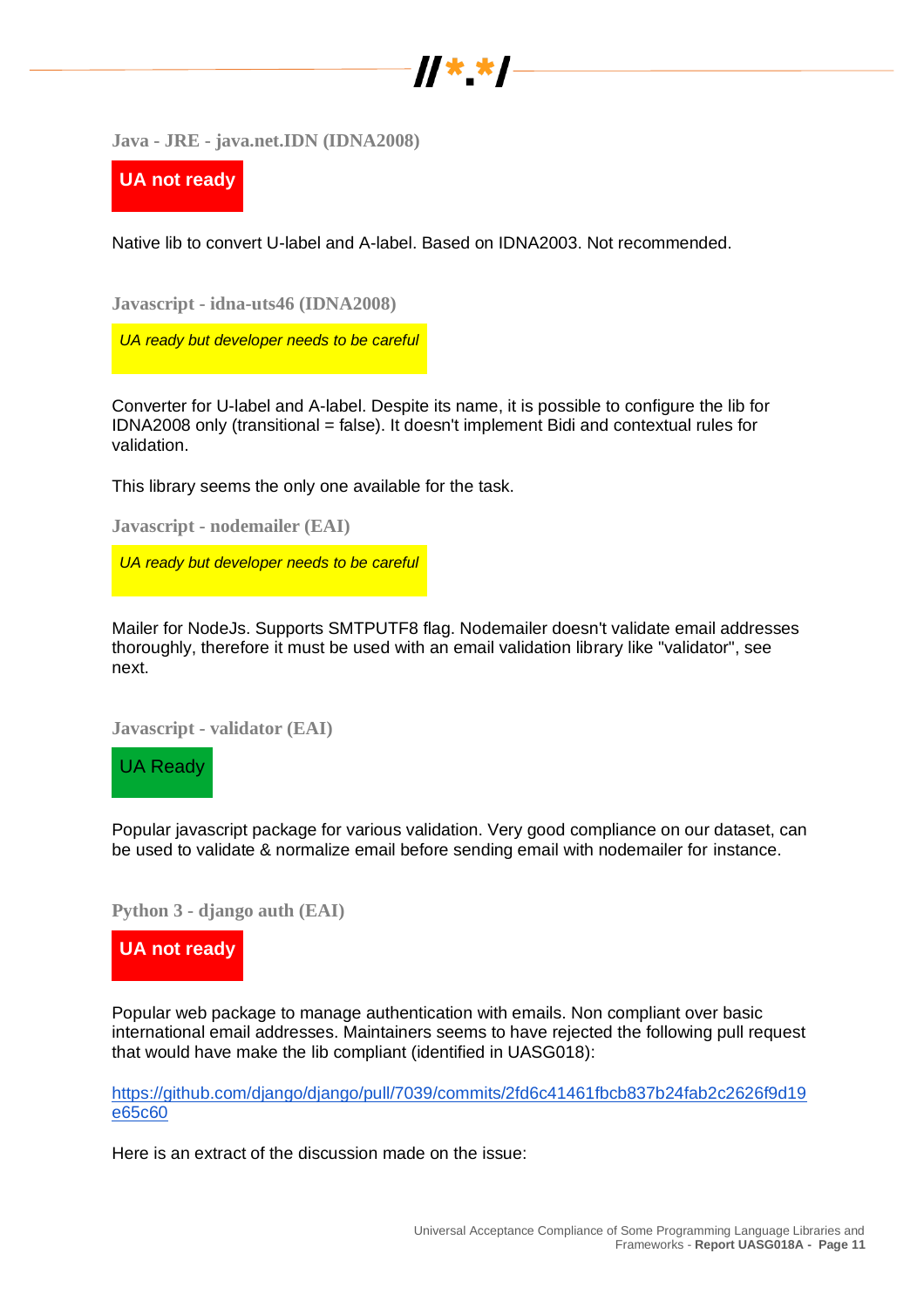

"RFC 6531 does define a new SMTPUTF8 extension (http://tools.ietf.org/html/rfc6531) to allow (notably) non-ASCII chars in email addresses. Usage seems to be very scarce however at this time. Allowing non-ASCII chars when 95% of mail servers do currently not seem to support that is debatable." - Claude Paroz <https://code.djangoproject.com/ticket/21859#comment:5>

**Python 3 - email\_validator (EAI)**



Popular lib to validate & normalize email addresses. Very good compliance over the dataset.

**Python 3 - encodings\_idna (IDNA2008)**

**UA not ready**

Native converter for U-label and A-label. Based on IDNA2003. Not recommended.

**Python 3 - idna (IDNA2008)**

UA Ready

Very good IDNA2008 compliant library. The most compliant library with our dataset we tested until now. Compliant with IDNA2008 as advertised. Highly recommended.

**Python 3 - smtplib (EAI)**

*UA ready but developer needs to be careful*

Native library for sending email. Supports SMTPUTF8 flag. Needs to be used with an email validation/normalization library like email\_validator before sending the email.

**Rust - idna (IDNA2008)**

UA Ready

Native library for conversion between U-label & A-label. Supports IDNA2008, good compliance on the datasets.